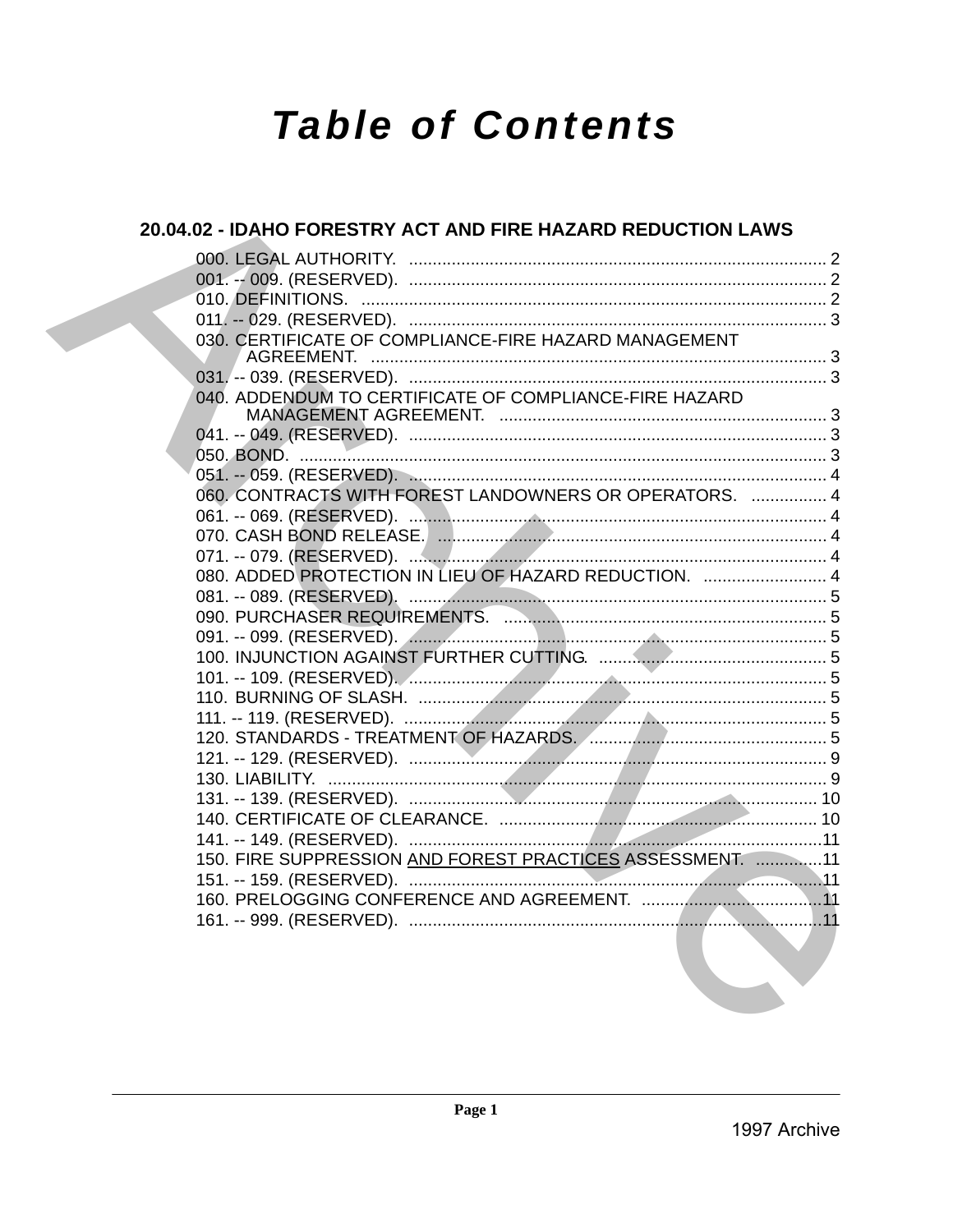#### **IDAPA 20 TITLE 04 Chapter 02**

# **20.04.02 - IDAHO FORESTRY ACT AND FIRE HAZARD REDUCTION LAWS**

# <span id="page-1-1"></span>**000. LEGAL AUTHORITY.**

These rules are adopted pursuant to the rulemaking authority granted in Sections 38-132 and 38-402, Idaho Code.

<span id="page-1-3"></span><span id="page-1-2"></span>**001. -- 009. (RESERVED).**

<span id="page-1-0"></span>**010. DEFINITIONS.**  Unless otherwise required by context, as used in these rules: (3-1-88) 01. Agreement. The Certificate of Compliance-Fire Hazard Management Agreement (Department of orm 715) required by Section 38-122, Idaho Code. (3-1-88) Lands Form 715) required by Section 38-122, Idaho Code. 02. Contract Area. The legal description of the land given on the agreement. (3-1-88) 03. Contractor. The person who enters into the Certificate of Compliance -- Fire Hazard Management (3-1-88) Agreement. (3-1-88) 04. Department. The Idaho Department of Lands. (3-1-88) 05. Director. The Director of the Idaho Department of Lands or his authorized representative. (3-1-88) 06. District. A designated forest protective district. (3-1-88) 07. Fire Line A line dug to mineral soil which is intended to control a fire. (3-1-88) 08. Fire Warden. A duly appointed fire warden or deputy. (3-1-88) 09. Fuel. Any slash or woody debris that will contribute to the spread or intensity of a wildfire. (3-1-88) 10. Fuel Break. An area in which all slash and dead woody debris have been removed or piled and  $b$ urned.  $(3-1-88)$ 11. Hazard Reduction. The burning or physical reduction of fire hazards by treatment in a manner that will reduce the intensity and/or spread of a wildfire after treatment is completed. 12. Initial Purchaser or purchaser. The first person, company, partnership, corporation or association of rature who purchases a forest product after it is harvested. (3-1-88) whatever nature who purchases a forest product after it is harvested. 13. Operational Period. A standard twelve (12) hour fire control shift. (3-1-88) 14. Slash or Slashing. Brush, severed limbs, poles, tops and/or other waste material incident to such cutting or to the clearing of land, which are four (4) inches and under in diameter. However, for the purpose of these **20.04.02 - IDANG FORESTRY ACT AND FIRE HAZARD REDUCTION LAWS<br>
1998.** LINES LA V. TUDORITY.<br>
These radio are allowed particle to the columbing authority granited in Section 36-122 and 36-197, ideas Colours<br>
1998. **Colours** 

15. Slash Load. Slash resulting from timber harvesting that has occurred under a current agreement, exclusive of natural mortality. (3-1-88)

rules and to correspond with standard fire classifications, slash will only include material less than or equal to three  $(3)$  inches in diameter.  $(3-1-88)$ 

16. State. The state of Idaho. (3-1-88)

(3-1-88)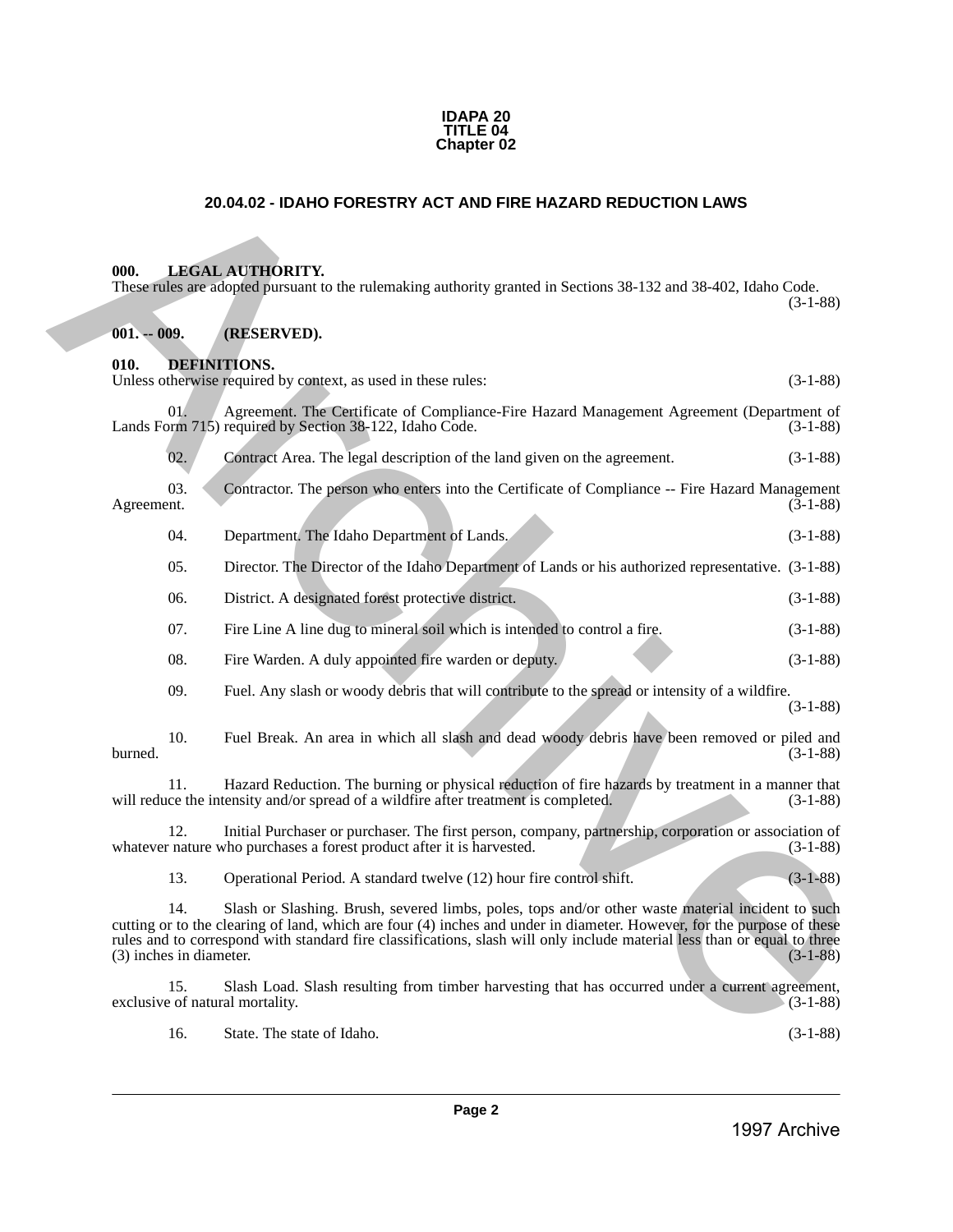#### <span id="page-2-0"></span>**011. -- 029. (RESERVED).**

#### <span id="page-2-1"></span>**030. CERTIFICATE OF COMPLIANCE-FIRE HAZARD MANAGEMENT AGREEMENT.**

01. Contents. A Certificate of Compliance-Fire Hazard Management Agreement must be obtained by anyone who conducts an operation involving the harvesting of forest products or potential forest products. Such Agreement shall provide the option of entering into a contract as provided in Section 38-404, Idaho Code or posting of a cash or surety bond to the State. The Certificate of Compliance required by Section 38-122, Idaho Code shall be in substantially the same form as Department of Lands Form No. 715 -- "Certificate of Compliance-Fire Hazard Management Agreement". (3-1-88) 911. - 629. (ARCHIVERY HAND THE REAL ARD MANACEMENT AGREEMENT.<br>
1990. CREMIFICATED OF COMPLIANCE-PIRE RAZARD MANACEMENT AGREEMENT.<br>
Mayon who compare a consider a consider a consider a form of the state of properties of t

02. Period of Time. The period set forth within the Agreement shall be based upon such considerations as the size of the contract area, the volume of the timber to be harvested or the silvicultural objectives of the landowner. However, in no case shall a single Agreement exceed a period of twenty four (24) months unless the contractor and the fire warden mutually agree upon a plan for the timely abatement of the hazard during a period which may exceed twenty four  $(24)$  months.

Extensions. If the contractor cannot meet the standard required to obtain a clearance within the period specified above, the contractor may apply to the fire warden for an extension. The application must be in writing, received at the district office thirty (30) working days before the Agreement expires, and show good reason other than financial hardship, why an extension should be given. The fire warden will acknowledge receipt of the request prior to the expiration of the Agreement.

04. Responsibility. The contractor named in the Agreement will be responsible for managing the fire hazard created by the harvesting and will receive the clearance if the slash treatment meets standards, or will carry the liability for suppressing wildfire for five full vears following the expiration of the Agreement. (3 liability for suppressing wildfire for five full years following the expiration of the Agreement.

#### <span id="page-2-2"></span>**031. -- 039. (RESERVED).**

#### <span id="page-2-3"></span>**040. ADDENDUM TO CERTIFICATE OF COMPLIANCE-FIRE HAZARD MANAGEMENT AGREEMENT.**

In those instances where a contractor indicates an intent to accomplish only the piling portion of the total slash hazard reduction job, an addendum to the Agreement shall be executed specifying precisely the portion of slash withholding money which shall be refunded. The addendum shall be in substantially the same form as Department of Lands Form<br>No. 715.1 -- "Addendum to Certificate of Compliance-Fire Hazard Management Agreement." (3-1-88) No. 715.1 -- "Addendum to Certificate of Compliance-Fire Hazard Management Agreement."

#### <span id="page-2-4"></span>**041. -- 049. (RESERVED).**

#### <span id="page-2-5"></span>**050. BOND.**

01. Amount. The bond specified in Section 38-122 and Section 38-404, Idaho Code shall be in the amount of four dollars (\$4) per thousand board feet (MBF), or equivalent measure as shown in Table I below, of forest products harvested, and may take the form of cash, surety bond or irrevocable letter of credit. Surety bonds shall be in substantially the same form as Department of Lands Form No. 707 - "Bond". (3-1-88) shall be in substantially the same form as Department of Lands Form No. 707 - "Bond".

02. Rates. Rates and amounts listed in Table I will be used as a minimum in calculating hazard reduction bonds for products cut from all state and private lands in Idaho.

**TABLE** I

| <b>PRODUCT</b>      | <b>BOND RATE</b> |
|---------------------|------------------|
| (1) MBF MEASUREMENT |                  |
| All Products        | \$4.00 MBF       |
| OR                  |                  |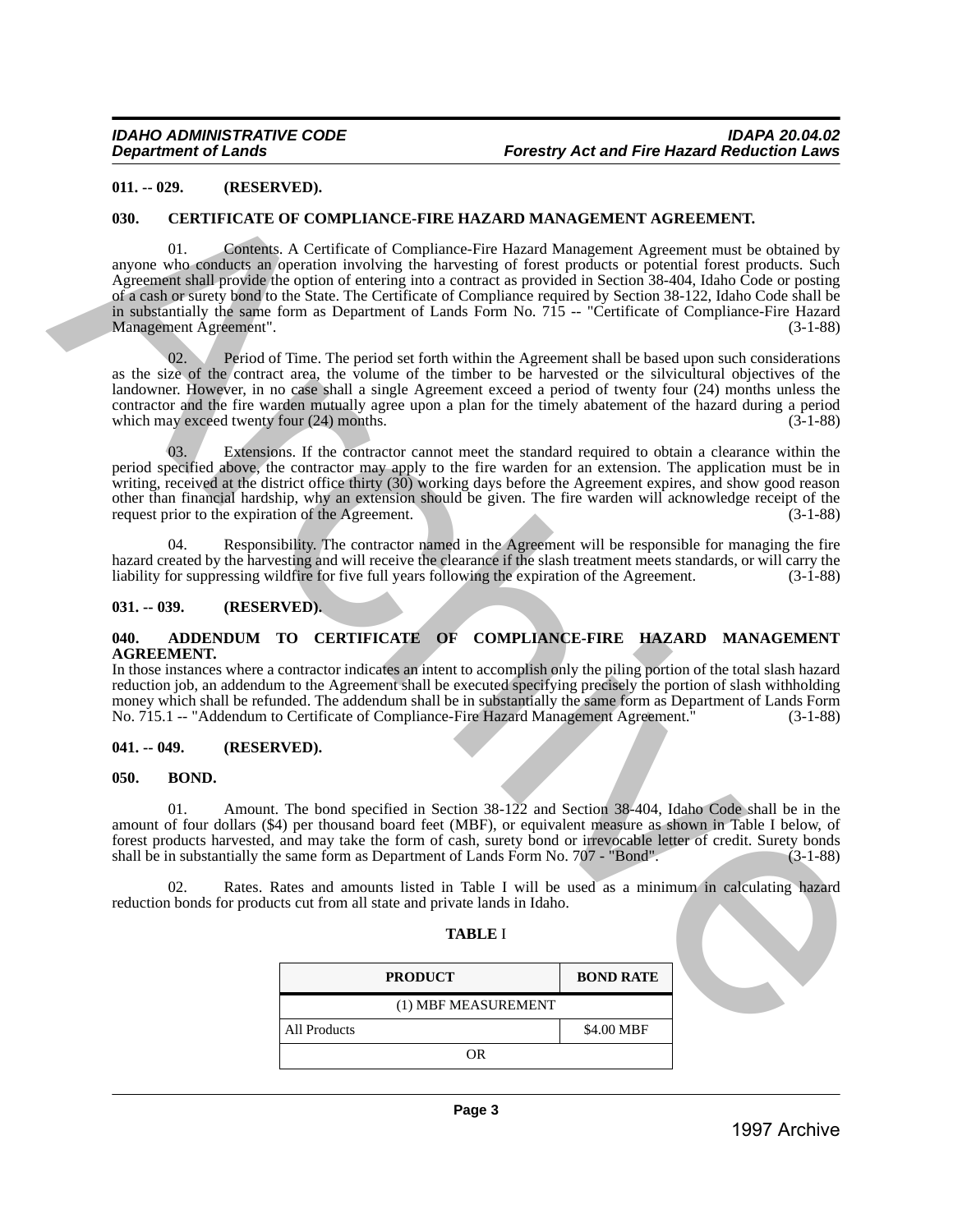# *IDAHO ADMINISTRATIVE CODE IDAPA 20.04.02* **Forestry Act and Fire Hazard Reduction Laws**

| (2) OTHER MEASUREMENT<br>Green pulp, stud timber, etc.<br>LINEAL FOOT MEASURE<br>Utility poles and pilings, all species<br>Stulls, corral poles, cellar timbersfence rails,<br>round posts<br>PIECE MEASURE<br>100 inch bolt material<br>Split posts<br>Tree stakes<br>Shake boards<br>TON MEASUREMENT<br>Green or Dead Pulp, Chips, etc.                                                                                                                                                                                                                                                                                                                                                                                                                                                                                                                                                              | \$42.00 Cord<br>\$.014 LF<br>\$.01 LF<br>\$.08 ea.<br>\$.02 ea.<br>\$.02 ea.<br>\$.02 ea.<br>\$.70 Ton |            |
|--------------------------------------------------------------------------------------------------------------------------------------------------------------------------------------------------------------------------------------------------------------------------------------------------------------------------------------------------------------------------------------------------------------------------------------------------------------------------------------------------------------------------------------------------------------------------------------------------------------------------------------------------------------------------------------------------------------------------------------------------------------------------------------------------------------------------------------------------------------------------------------------------------|--------------------------------------------------------------------------------------------------------|------------|
|                                                                                                                                                                                                                                                                                                                                                                                                                                                                                                                                                                                                                                                                                                                                                                                                                                                                                                        |                                                                                                        |            |
|                                                                                                                                                                                                                                                                                                                                                                                                                                                                                                                                                                                                                                                                                                                                                                                                                                                                                                        |                                                                                                        |            |
|                                                                                                                                                                                                                                                                                                                                                                                                                                                                                                                                                                                                                                                                                                                                                                                                                                                                                                        |                                                                                                        |            |
|                                                                                                                                                                                                                                                                                                                                                                                                                                                                                                                                                                                                                                                                                                                                                                                                                                                                                                        |                                                                                                        |            |
|                                                                                                                                                                                                                                                                                                                                                                                                                                                                                                                                                                                                                                                                                                                                                                                                                                                                                                        |                                                                                                        |            |
|                                                                                                                                                                                                                                                                                                                                                                                                                                                                                                                                                                                                                                                                                                                                                                                                                                                                                                        |                                                                                                        |            |
|                                                                                                                                                                                                                                                                                                                                                                                                                                                                                                                                                                                                                                                                                                                                                                                                                                                                                                        |                                                                                                        |            |
|                                                                                                                                                                                                                                                                                                                                                                                                                                                                                                                                                                                                                                                                                                                                                                                                                                                                                                        |                                                                                                        |            |
|                                                                                                                                                                                                                                                                                                                                                                                                                                                                                                                                                                                                                                                                                                                                                                                                                                                                                                        |                                                                                                        |            |
|                                                                                                                                                                                                                                                                                                                                                                                                                                                                                                                                                                                                                                                                                                                                                                                                                                                                                                        |                                                                                                        |            |
|                                                                                                                                                                                                                                                                                                                                                                                                                                                                                                                                                                                                                                                                                                                                                                                                                                                                                                        |                                                                                                        |            |
|                                                                                                                                                                                                                                                                                                                                                                                                                                                                                                                                                                                                                                                                                                                                                                                                                                                                                                        |                                                                                                        |            |
|                                                                                                                                                                                                                                                                                                                                                                                                                                                                                                                                                                                                                                                                                                                                                                                                                                                                                                        |                                                                                                        | $(7-1-93)$ |
| CONTRACTS WITH FOREST LANDOWNERS OR OPERATORS.<br>060.<br>Forest landowners and operators who engage in timber harvesting operations may enter into an optional Agreement<br>with the Director as provided in Section 38-404, Idaho Code. Under the terms of such an optional Agreement, the<br>Director may assume all responsibility for the management and reduction of fire hazards to be created in return for a<br>stipulated amount to be paid to the Director by the landowner or operator. Such optional Agreement shall be in<br>substantially the same form as Department of Lands Form No. 720 - "Contract for Management, Reduction and/or<br>Removal of Fire Hazards Created by the Harvesting of Timber Within the State of Idaho", or Department of Lands<br>Form No 725 - "Contract for Management of Fire Hazards Created By the Harvesting of Timber Within the State of<br>Idaho". |                                                                                                        | $(3-1-88)$ |
| $061. - 069.$<br>(RESERVED).                                                                                                                                                                                                                                                                                                                                                                                                                                                                                                                                                                                                                                                                                                                                                                                                                                                                           |                                                                                                        |            |
| 070.<br><b>CASH BOND RELEASE.</b><br>Contractors who elect under Section 38-122, Idaho Code to have hazard reduction money withheld, but who do not<br>intend to dispose of the hazard themselves, shall release the withheld monies to the Director of the Department of<br>Lands. Such release shall be in substantially the same form as Department of Lands Form No. 761 -- "Release of<br>Cash Bond Withheld to Assure Slash Disposal".<br>$071. - 079.$<br>(RESERVED).<br>080.<br>ADDED PROTECTION IN LIEU OF HAZARD REDUCTION.<br>As provided in Section 38-401, Idaho Code, fire hazard management methods may include or be limited to the taking                                                                                                                                                                                                                                             |                                                                                                        | $(3-1-88)$ |
| of additional protective measures in lieu of actual disposal of the slash hazard. Any funds coming into district hazard<br>management accounts through contract, cash bond release or forfeiture, may be used for added protection provided<br>that the expenditure meets specifications outlined in Section 38-401, Idaho Code.                                                                                                                                                                                                                                                                                                                                                                                                                                                                                                                                                                       |                                                                                                        | $(3-1-88)$ |
| Page 4                                                                                                                                                                                                                                                                                                                                                                                                                                                                                                                                                                                                                                                                                                                                                                                                                                                                                                 |                                                                                                        |            |

# <span id="page-3-0"></span>**051. -- 059. (RESERVED).**

# <span id="page-3-1"></span>**060. CONTRACTS WITH FOREST LANDOWNERS OR OPERATORS.**

#### <span id="page-3-2"></span>**061. -- 069. (RESERVED).**

#### <span id="page-3-3"></span>**070. CASH BOND RELEASE.**

#### <span id="page-3-4"></span>**071. -- 079. (RESERVED).**

#### <span id="page-3-5"></span>**080. ADDED PROTECTION IN LIEU OF HAZARD REDUCTION.**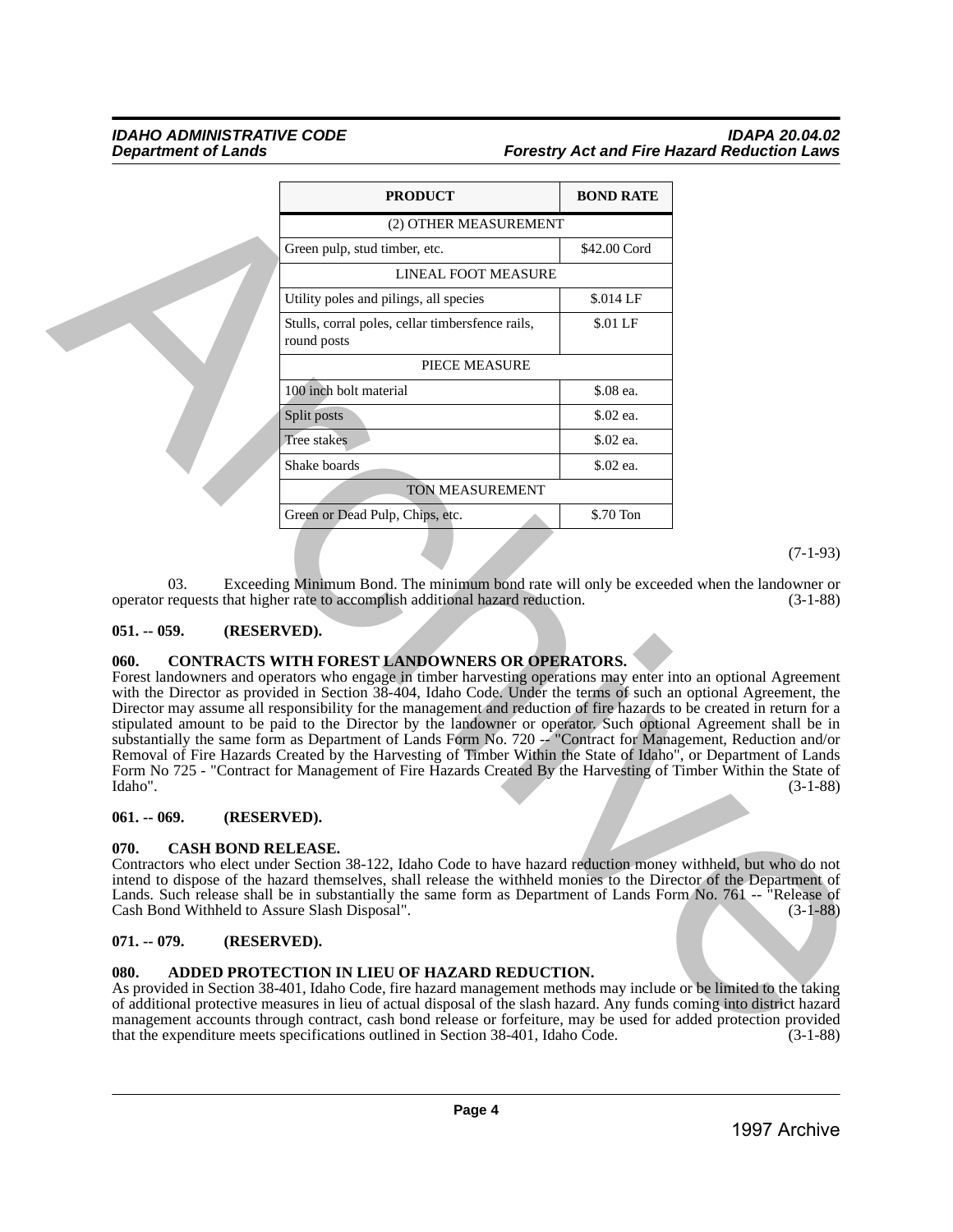### <span id="page-4-0"></span>**081. -- 089. (RESERVED).**

### <span id="page-4-1"></span>**090. PURCHASER REQUIREMENTS.**

01. Initial Purchaser. Initial purchasers of forest products shall, in accordance with Section 38-122, Idaho Code, withhold and remit to the state slash management monies as appropriate for the slash management option chosen by the contractor. Such option shall be clearly identified on the purchaser's copy of the Agreement. Slash monies withheld in any one (1) calendar month shall be remitted to the Director on or before the end of the next calendar month. Such remittance shall be in substantially the same form as Department of Lands Form No. 740 -- "Hazard Reduction Payment Record". (3-1-88) **1997.** (**ILLESCING)**<br>
1996. **PUGCHASSER REQUESSENTS.**<br>
1996. **PUGCHASSER REQUESSENTS.**<br>
1996. Collective Archive Archives and the control methods and the collective Archives Archives Archives Archives Archives Archives A

02. Duty of Initial Purchaser. Initial purchasers of forest products shall make certain that all contractors om they purchase forest products have obtained a proper Agreement. (3-1-88) from whom they purchase forest products have obtained a proper Agreement.

#### <span id="page-4-2"></span>**091. -- 099. (RESERVED).**

# <span id="page-4-3"></span>**100. INJUNCTION AGAINST FURTHER CUTTING.**

Any person who cuts timber or other forest products of any kind, without having first secured an Agreement in accordance with Section 38-122, Idaho Code may be enjoined from continuing such cutting and shall be required to immediately dispose of all slash created. If the person responsible fails to properly dispose of the slash within thirty (30) days after being notified to do so, the state may dispose of the slash and such costs of disposal, plus twenty percent  $(20%)$  as a penalty, may be collected as a prior lien against the products harvested.  $(3-1-88)$ percent (20%) as a penalty, may be collected as a prior lien against the products harvested.

#### <span id="page-4-4"></span>**101. -- 109. (RESERVED).**

#### <span id="page-4-5"></span>**110. BURNING OF SLASH.**

01. Permits. Any burning operation conducted for the purpose of hazard reduction shall be in accordance with the law requiring burning permits during the closed fire season. Persons conducting burning operations must have sufficient men, tools and equipment on hand to immediately stop the uncontrolled spread of any fire. Burning operations shall be planned, prepared and executed in such a manner that forest resources are not damaged and air quality standards are met. (3-1-88) damaged and air quality standards are met.

02. Burn Plan. Burning of specifically designated blocks or areas of forest land for any purpose shall be conducted in accordance with a prescribed burn plan approved by the fire warden in whose area of responsibility the burn occurs. (3-1-88)

# <span id="page-4-6"></span>**111. -- 119. (RESERVED).**

#### <span id="page-4-7"></span>**120. STANDARDS - TREATMENT OF HAZARDS.**

01. Purpose. To provide standards for hazard reduction and the release of liability for the contractor who is working under a valid Agreement with the STATE. (3-1-88)

02. Reduction of Total Hazard Points. The contractor must reduce the total hazard points charged against the contract area to five (5) points or less (see Table II) on or before the expiration date on the Agreement in order to receive a refund of slash monies withheld (less three (3) percent for the fire suppression fund, ref. Rule150) or, to clear any demands that might be made against the surety bond and to receive a release of liability against any fires that start on or pass through the contract area.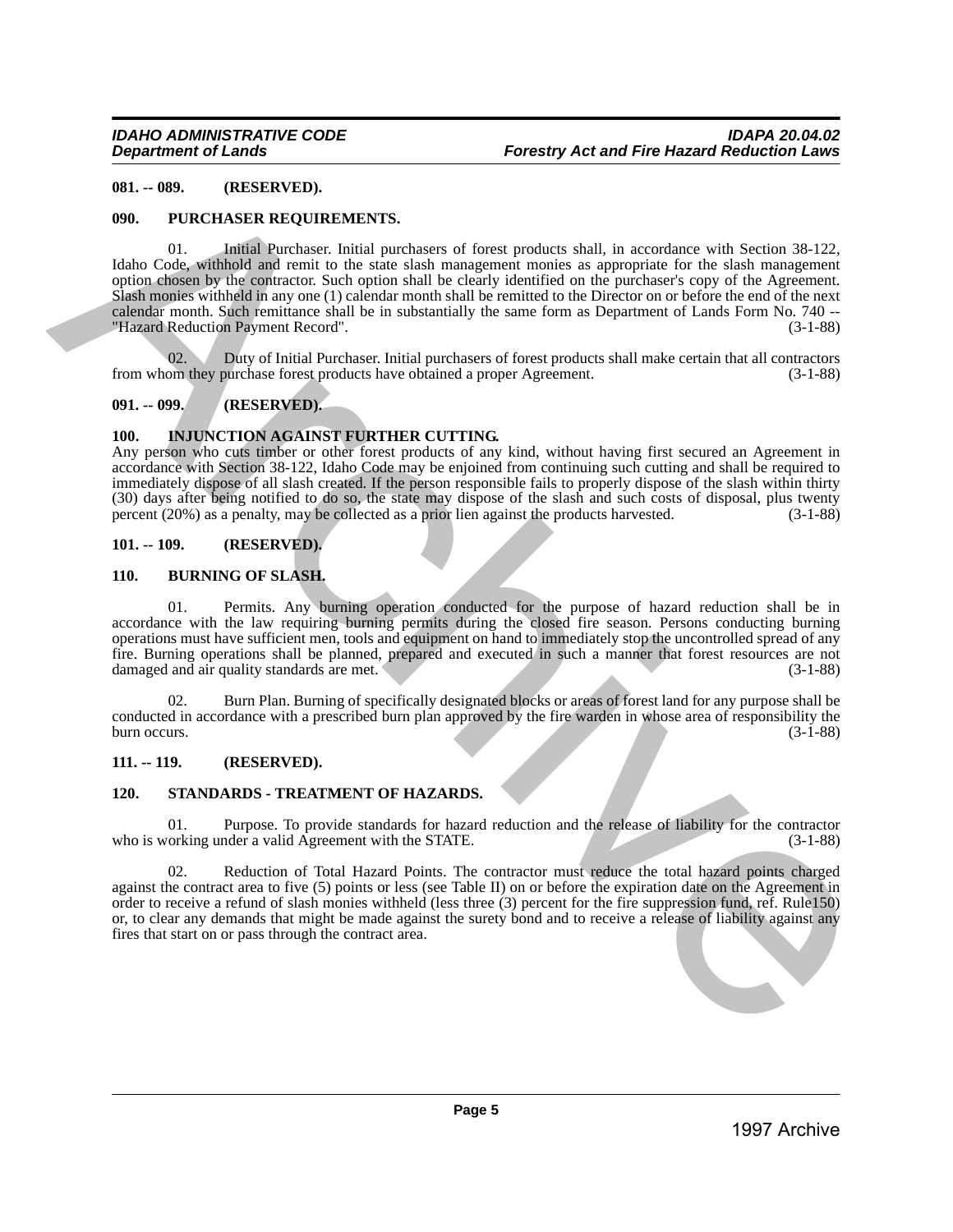# **TABLE II**

|                | <b>RATING (Points)</b>      |                                  |                              |                                                                                                                                                                                                                                                                                                                                                                                                                                                                                                                                                                                                                                                                                                                                                 | <b>ADJECTIVE DESCRIPTION</b> |                |                        |  |
|----------------|-----------------------------|----------------------------------|------------------------------|-------------------------------------------------------------------------------------------------------------------------------------------------------------------------------------------------------------------------------------------------------------------------------------------------------------------------------------------------------------------------------------------------------------------------------------------------------------------------------------------------------------------------------------------------------------------------------------------------------------------------------------------------------------------------------------------------------------------------------------------------|------------------------------|----------------|------------------------|--|
| $LOW(0-5)$     |                             |                                  |                              | Associated with low harvest volumes per acre such as; selection cutting, light commer-<br>cial thinning, sanitation/salvage operations, tree length skidding with tops and limbs and<br>little or no breakage. Slash is broken up; slash is in many islands over the operating area.                                                                                                                                                                                                                                                                                                                                                                                                                                                            |                              |                |                        |  |
|                | MODERATE (6-10)             |                                  | slash is not continuous.     | Operation types similar to those listed above except that harvest volume per acre is<br>higher or utilization standards are lower, or timber has higher proportion of unusable top<br>and crown (commonly associated with partial cutting in second growth stands of mixed<br>timber). Most diameter limit cutting falls in this category. Slash is distributed with some<br>clear or very light areas intermingled with heavy islands of slash over the operating area,                                                                                                                                                                                                                                                                        |                              |                |                        |  |
| HIGH (11-15)   |                             |                                  | light continuous slash.      | Usually associated with regeneration harvest methods such as shelterwood, seed tree and<br>most clearcuts, or any partial cut with a high harvest volume per acre. Slash is nearly<br>continuous through the operating area frequently with heavier islands intermingled with                                                                                                                                                                                                                                                                                                                                                                                                                                                                   |                              |                |                        |  |
|                | <b>EXTREME</b> (16-20)      |                                  |                              | Any operation with very high cut volume, and/or low utilization standards, and/or many<br>slashed or broken stems. Slash is continuous over the operating area with few light areas.                                                                                                                                                                                                                                                                                                                                                                                                                                                                                                                                                            |                              |                |                        |  |
|                | TECHNICAL SPECIFICATIONS    |                                  |                              |                                                                                                                                                                                                                                                                                                                                                                                                                                                                                                                                                                                                                                                                                                                                                 |                              |                |                        |  |
| LOW $(0-5)$    |                             |                                  |                              | Slash load less than or equal to 3 inch diameter materials not to exceed 3.0 tons/acre.                                                                                                                                                                                                                                                                                                                                                                                                                                                                                                                                                                                                                                                         |                              |                |                        |  |
|                | MODERATE (6-10)             |                                  | less than 6.0 tons/acre.     | Slash load less than or equal to 3 inch diameter materials greater than 3.0 tons/acre but                                                                                                                                                                                                                                                                                                                                                                                                                                                                                                                                                                                                                                                       |                              |                |                        |  |
| $HIGH (11-15)$ |                             |                                  | less than 12.0 tons/acre.    | Slash load less than or equal to 3 inch diameter materials greater than 6.0 tons/acre but                                                                                                                                                                                                                                                                                                                                                                                                                                                                                                                                                                                                                                                       |                              |                |                        |  |
|                |                             |                                  |                              |                                                                                                                                                                                                                                                                                                                                                                                                                                                                                                                                                                                                                                                                                                                                                 |                              |                |                        |  |
|                | <b>EXTREME</b> (16-20)      |                                  |                              | Slash load less than or equal to 3 inch diameter materials exceeds 12.0 tons/acre.                                                                                                                                                                                                                                                                                                                                                                                                                                                                                                                                                                                                                                                              |                              |                |                        |  |
|                | granted by the fire warden. |                                  |                              | Slash loads can be determined by using any standard photo series appropriate for the habitat type represented by the<br>contract area, or by using USDA Forest Service General Technical Report INT-16, 1974 (HANDBOOK FOR<br>INVENTORYING DOWNED WOODY MATERIAL). If the contractor insists upon the latter, sampling intensity<br>will be one point per two acres through the area in question. The inventory cost shall be paid by the contractor. All<br>slash made available as a result of the current harvest will be included in the inventory except that slash which has<br>been piled and will be burned by the contractor before the expiration date on the Agreement or such extensions<br><b>SITE FACTORS - MAXIMUM 10 POINTS</b> |                              |                |                        |  |
|                |                             |                                  |                              |                                                                                                                                                                                                                                                                                                                                                                                                                                                                                                                                                                                                                                                                                                                                                 |                              |                |                        |  |
|                | <b>ASPECT</b>               |                                  |                              | PERCENT SLOPE                                                                                                                                                                                                                                                                                                                                                                                                                                                                                                                                                                                                                                                                                                                                   |                              |                |                        |  |
|                |                             | $0 - 10$                         | $11 - 20$                    | $21 - 30$                                                                                                                                                                                                                                                                                                                                                                                                                                                                                                                                                                                                                                                                                                                                       | 31-40                        | $41 - 50$      | $50$                   |  |
|                | $N-NE$                      | $\overline{0}$                   | $\overline{0}$               | 1                                                                                                                                                                                                                                                                                                                                                                                                                                                                                                                                                                                                                                                                                                                                               | $\overline{2}$               | $\overline{4}$ | $5\overline{)}$        |  |
|                | E,NW<br>W,SE                | $\boldsymbol{0}$<br>$\mathbf{0}$ | $\mathbf{0}$<br>$\mathbf{1}$ | $\mathbf{1}$<br>$\overline{c}$                                                                                                                                                                                                                                                                                                                                                                                                                                                                                                                                                                                                                                                                                                                  | 3<br>5                       | 6<br>$\,8\,$   | $\overline{\tau}$<br>9 |  |

|               |          |           |           | <b>SITE FACTORS - MAXIMUM 10 POINTS</b> |           |      |  |
|---------------|----------|-----------|-----------|-----------------------------------------|-----------|------|--|
| <b>ASPECT</b> |          |           |           | PERCENT SLOPE                           |           |      |  |
|               | $0 - 10$ | $11 - 20$ | $21 - 30$ | $31-40$                                 | $41 - 50$ | $50$ |  |
| N-NE          |          |           |           |                                         |           |      |  |
| E,NW          |          |           |           |                                         |           |      |  |
| W,SE          |          |           |           |                                         |           |      |  |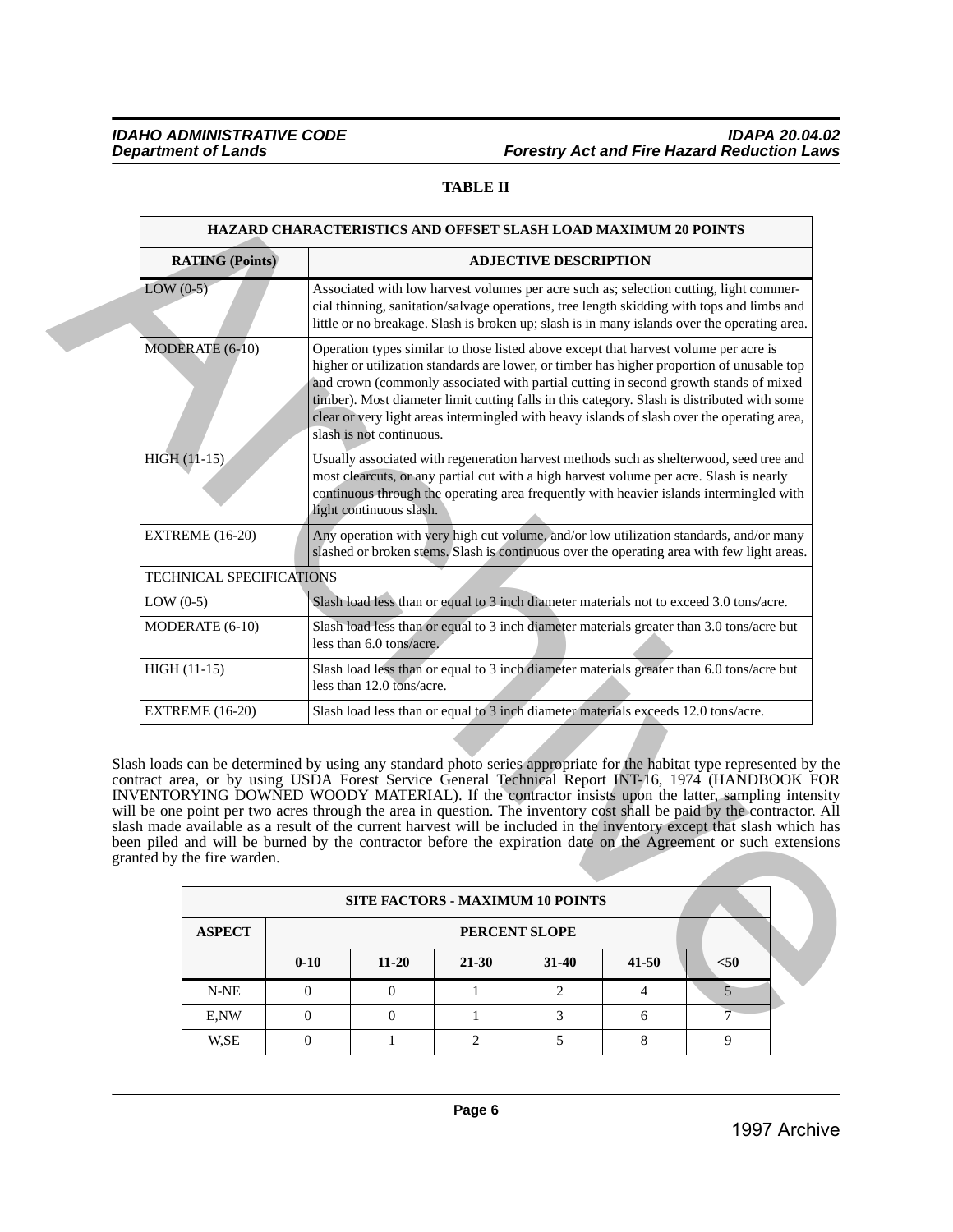# *IDAHO ADMINISTRATIVE CODE IDAPA 20.04.02 Department of Lands Forestry Act and Fire Hazard Reduction Laws*

|               | <b>SITE FACTORS - MAXIMUM 10 POINTS</b> |           |       |               |           |      |  |  |
|---------------|-----------------------------------------|-----------|-------|---------------|-----------|------|--|--|
| <b>ASPECT</b> |                                         |           |       | PERCENT SLOPE |           |      |  |  |
|               | $0 - 10$                                | $11 - 20$ | 21-30 | $31 - 40$     | $41 - 50$ | $50$ |  |  |
| S-SW          |                                         | ⌒         |       |               |           |      |  |  |

|                 |        |        | UNIT SIZE - MAXIMUM 5 POINTS |         |         |      |
|-----------------|--------|--------|------------------------------|---------|---------|------|
| <b>ACRES</b>    | $<$ 40 | 40-160 | 161-320                      | 321-480 | 481-640 | >640 |
| <b>PT VALUE</b> |        |        |                              |         |         |      |

| <b>OTHER FACTORS - MAXIMUM 7 POINTS</b>                                                                  |                   |
|----------------------------------------------------------------------------------------------------------|-------------------|
| Pre-existing slash from operations in the past five years                                                | $0 - 2$           |
| Proximity to structures, highways and recreational areas<br>(e.g., parks, established campgrounds, etc). | <b>Add Points</b> |
| 330 feet                                                                                                 | 5                 |
| 660 feet                                                                                                 |                   |
| 990 feet                                                                                                 | 3                 |
| 1320 feet                                                                                                |                   |
| 2640 feet                                                                                                |                   |

|               |                                                                                                                                                                                                                                                                                                                                                                                                                                                                                                                                                                                                                                                                                                                                                                  |                                              | <b>SITE FACTORS - MAXIMUM 10 POINTS</b> |                                                |                   |          |
|---------------|------------------------------------------------------------------------------------------------------------------------------------------------------------------------------------------------------------------------------------------------------------------------------------------------------------------------------------------------------------------------------------------------------------------------------------------------------------------------------------------------------------------------------------------------------------------------------------------------------------------------------------------------------------------------------------------------------------------------------------------------------------------|----------------------------------------------|-----------------------------------------|------------------------------------------------|-------------------|----------|
| <b>ASPECT</b> |                                                                                                                                                                                                                                                                                                                                                                                                                                                                                                                                                                                                                                                                                                                                                                  |                                              |                                         | PERCENT SLOPE                                  |                   |          |
|               | $0 - 10$                                                                                                                                                                                                                                                                                                                                                                                                                                                                                                                                                                                                                                                                                                                                                         | $11 - 20$                                    | $21 - 30$                               | $31 - 40$                                      | $41 - 50$         | $<$ 50   |
| S-SW          | 1                                                                                                                                                                                                                                                                                                                                                                                                                                                                                                                                                                                                                                                                                                                                                                | 2                                            | $\overline{4}$                          | $\tau$                                         | 9                 | 10       |
|               |                                                                                                                                                                                                                                                                                                                                                                                                                                                                                                                                                                                                                                                                                                                                                                  |                                              |                                         |                                                |                   |          |
|               |                                                                                                                                                                                                                                                                                                                                                                                                                                                                                                                                                                                                                                                                                                                                                                  |                                              | <b>UNIT SIZE - MAXIMUM 5 POINTS</b>     |                                                |                   |          |
| <b>ACRES</b>  | <40                                                                                                                                                                                                                                                                                                                                                                                                                                                                                                                                                                                                                                                                                                                                                              | 40-160                                       | 161-320                                 | 321-480                                        | 481-640           | >640     |
| PT VALUE      | $\theta$                                                                                                                                                                                                                                                                                                                                                                                                                                                                                                                                                                                                                                                                                                                                                         | $\mathbf{1}$                                 | $\overline{2}$                          | 3                                              | $\overline{4}$    | 5        |
|               |                                                                                                                                                                                                                                                                                                                                                                                                                                                                                                                                                                                                                                                                                                                                                                  |                                              |                                         |                                                |                   |          |
|               |                                                                                                                                                                                                                                                                                                                                                                                                                                                                                                                                                                                                                                                                                                                                                                  | <b>OTHER FACTORS - MAXIMUM 7 POINTS</b>      |                                         |                                                |                   |          |
|               | Pre-existing slash from operations in the past five years                                                                                                                                                                                                                                                                                                                                                                                                                                                                                                                                                                                                                                                                                                        |                                              |                                         |                                                | $0 - 2$           |          |
|               | Proximity to structures, highways and recreational areas                                                                                                                                                                                                                                                                                                                                                                                                                                                                                                                                                                                                                                                                                                         | (e.g., parks, established campgrounds, etc). |                                         |                                                | <b>Add Points</b> |          |
|               |                                                                                                                                                                                                                                                                                                                                                                                                                                                                                                                                                                                                                                                                                                                                                                  | 330 feet                                     |                                         |                                                | 5                 |          |
|               |                                                                                                                                                                                                                                                                                                                                                                                                                                                                                                                                                                                                                                                                                                                                                                  | 660 feet                                     |                                         |                                                | $\overline{4}$    |          |
|               |                                                                                                                                                                                                                                                                                                                                                                                                                                                                                                                                                                                                                                                                                                                                                                  |                                              |                                         |                                                |                   |          |
|               |                                                                                                                                                                                                                                                                                                                                                                                                                                                                                                                                                                                                                                                                                                                                                                  | 990 feet                                     |                                         |                                                | 3                 |          |
|               |                                                                                                                                                                                                                                                                                                                                                                                                                                                                                                                                                                                                                                                                                                                                                                  | 1320 feet                                    |                                         |                                                | 2 <sup>1</sup>    |          |
|               |                                                                                                                                                                                                                                                                                                                                                                                                                                                                                                                                                                                                                                                                                                                                                                  | 2640 feet                                    |                                         |                                                |                   |          |
|               | In applying offset points to large, complex contract areas, or contract areas with highly variable hazard<br>characteristics, hazard offset techniques must first be applied toward that portion of the contract area which will do<br>the most to reduce the hazard by optimizing fire control effects.                                                                                                                                                                                                                                                                                                                                                                                                                                                         |                                              |                                         |                                                |                   |          |
|               |                                                                                                                                                                                                                                                                                                                                                                                                                                                                                                                                                                                                                                                                                                                                                                  |                                              | <b>HAZARD OFFSETS</b>                   |                                                |                   |          |
|               | <b>DISPOSAL</b>                                                                                                                                                                                                                                                                                                                                                                                                                                                                                                                                                                                                                                                                                                                                                  |                                              | ALL POINTS ARE DEDUCTIONS               | Piling and Burning, Broadcast<br>Burning, etc. |                   | $0 - 42$ |
|               | If disposal reduces slash load in the contract area to $<3$ tons, deduct hazard points to 5 or less. If disposal<br>does not reduce slash load to that level, points should be assigned as a proportion of the area treated. For<br>example, if twenty-five percent (25%) of the area is dozer piled and the piles burned, but the slash load in the<br>contract area still exceeds three (3) tons, twenty-five percent (25%) of the total points charged against the job<br>should be deducted. However, if the disposal effectively isolates the untreated portion of the slash, or is oth-<br>erwise placed to optimize fire control effects the proportion of points deducted may be increased to an<br>amount to be determined by the district fire warden. |                                              |                                         |                                                |                   |          |
|               | MODIFICATION:                                                                                                                                                                                                                                                                                                                                                                                                                                                                                                                                                                                                                                                                                                                                                    |                                              |                                         | Chipping                                       |                   | $0 - 42$ |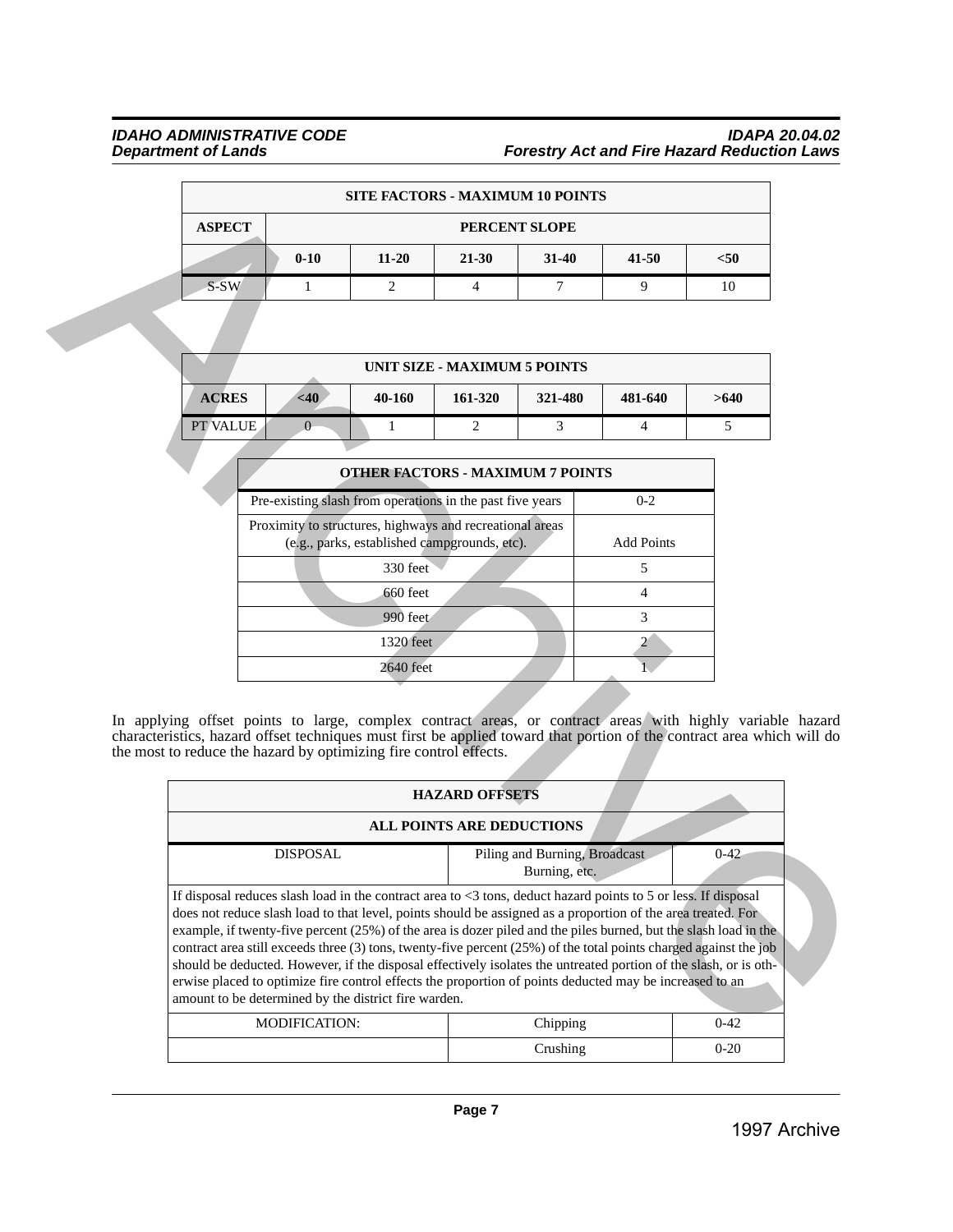# *IDAHO ADMINISTRATIVE CODE IDAPA 20.04.02 Department of Lands Forestry Act and Fire Hazard Reduction Laws*

|                                                                                                                                                                                                                                                                                                                                                                                                                                                                                                                                                                                                                                                                                          | <b>HAZARD OFFSETS</b>            |         |
|------------------------------------------------------------------------------------------------------------------------------------------------------------------------------------------------------------------------------------------------------------------------------------------------------------------------------------------------------------------------------------------------------------------------------------------------------------------------------------------------------------------------------------------------------------------------------------------------------------------------------------------------------------------------------------------|----------------------------------|---------|
|                                                                                                                                                                                                                                                                                                                                                                                                                                                                                                                                                                                                                                                                                          | <b>ALL POINTS ARE DEDUCTIONS</b> |         |
|                                                                                                                                                                                                                                                                                                                                                                                                                                                                                                                                                                                                                                                                                          | Lopping                          | $0-10$  |
| Lopping standards: All material less than three (3) inches in diameter will be cut so that it does not extend<br>more than twenty (20) inches of the mean height above the ground. In addition, all boles greater than three<br>(3) inches in diameter intersecting another bole will be completely severed.                                                                                                                                                                                                                                                                                                                                                                             |                                  |         |
| Assign points as a proportion of the contract area treated.                                                                                                                                                                                                                                                                                                                                                                                                                                                                                                                                                                                                                              |                                  |         |
| <b>ISOLATION</b>                                                                                                                                                                                                                                                                                                                                                                                                                                                                                                                                                                                                                                                                         | <b>Fuel Breaks</b>               | $0-20$  |
| To qualify as a fuel break, all slash and available fuels (Ref. Rule 010.10) must be removed, or piled and<br>burned, or treated sufficiently to prevent a fire from carrying through the area, for a minimum width of one<br>chain (66 feet). In addition, the breaks must be placed to take advantage of terrain, manmade or natural barri-<br>ers and to provide for optimum fire control effect.                                                                                                                                                                                                                                                                                     |                                  |         |
|                                                                                                                                                                                                                                                                                                                                                                                                                                                                                                                                                                                                                                                                                          | Fire Lines                       | $0 - 5$ |
| All vegetative material must be removed to expose mineral soil. Minimum width of dozer line must be the<br>width of the dozer blade with all dirt pushed in one direction and all vegetative debris to the other. Handlines<br>must be eighteen (18) inches wide; additionally all fuels must be cleared for eight (8) feet. Lines must be tied<br>to an anchor point except that they shall not be required to be built through a riparian management zone. In<br>addition, the lines must be placed to take advantage of terrain, manmade or natural barriers, and to provide<br>for optimum fire control effect. Maximum points allowed only if combined with an approved fuel break. |                                  |         |

|                                                                                                                                                                                                                                                                                                                                                                                                                                                                                                                                                     | ALL POINTS ARE DEDUCTIONS             |                  |             |
|-----------------------------------------------------------------------------------------------------------------------------------------------------------------------------------------------------------------------------------------------------------------------------------------------------------------------------------------------------------------------------------------------------------------------------------------------------------------------------------------------------------------------------------------------------|---------------------------------------|------------------|-------------|
|                                                                                                                                                                                                                                                                                                                                                                                                                                                                                                                                                     | Lopping                               |                  | $0 - 10$    |
| Lopping standards: All material less than three (3) inches in diameter will be cut so that it does not extend<br>more than twenty (20) inches of the mean height above the ground. In addition, all boles greater than three<br>(3) inches in diameter intersecting another bole will be completely severed.                                                                                                                                                                                                                                        |                                       |                  |             |
| Assign points as a proportion of the contract area treated.                                                                                                                                                                                                                                                                                                                                                                                                                                                                                         |                                       |                  |             |
| <b>ISOLATION</b>                                                                                                                                                                                                                                                                                                                                                                                                                                                                                                                                    | <b>Fuel Breaks</b>                    |                  | $0 - 20$    |
| To qualify as a fuel break, all slash and available fuels (Ref. Rule 010.10) must be removed, or piled and<br>burned, or treated sufficiently to prevent a fire from carrying through the area, for a minimum width of one<br>chain (66 feet). In addition, the breaks must be placed to take advantage of terrain, manmade or natural barri-<br>ers and to provide for optimum fire control effect.                                                                                                                                                |                                       |                  |             |
|                                                                                                                                                                                                                                                                                                                                                                                                                                                                                                                                                     | Fire Lines                            |                  | $0 - 5$     |
| to an anchor point except that they shall not be required to be built through a riparian management zone. In<br>addition, the lines must be placed to take advantage of terrain, manmade or natural barriers, and to provide<br>for optimum fire control effect. Maximum points allowed only if combined with an approved fuel break.                                                                                                                                                                                                               | <b>ASSIGNING POINTS FOR ISOLATION</b> |                  |             |
| and the total isolation points do not exceed 25 offset points.                                                                                                                                                                                                                                                                                                                                                                                                                                                                                      | <b>FUEL BREAK</b>                     | <b>FIRE LINE</b> |             |
| <b>ACTIVITY</b>                                                                                                                                                                                                                                                                                                                                                                                                                                                                                                                                     | <b>ONLY</b>                           | <b>ONLY</b>      | <b>BOTH</b> |
|                                                                                                                                                                                                                                                                                                                                                                                                                                                                                                                                                     |                                       |                  |             |
|                                                                                                                                                                                                                                                                                                                                                                                                                                                                                                                                                     | $1-5$                                 | 1                | $1-6$       |
|                                                                                                                                                                                                                                                                                                                                                                                                                                                                                                                                                     | $6 - 10$                              | $\overline{2}$   | $6 - 12$    |
|                                                                                                                                                                                                                                                                                                                                                                                                                                                                                                                                                     | 11-15                                 |                  | 11-18       |
| Isolation techniques will usually be used to break the area into subunits or isolate the area from adjacent                                                                                                                                                                                                                                                                                                                                                                                                                                         | $16-20$                               | 4                | $16 - 25$   |
|                                                                                                                                                                                                                                                                                                                                                                                                                                                                                                                                                     |                                       |                  |             |
|                                                                                                                                                                                                                                                                                                                                                                                                                                                                                                                                                     |                                       |                  |             |
|                                                                                                                                                                                                                                                                                                                                                                                                                                                                                                                                                     | $1 - 5$                               | 1                | $1-6$       |
| stands. Hazard offsets can be deducted for both if, in the opinion of the fire warden, both objectives are met<br>Isolates contract area into subunits:<br>A. Partial isolation or incomplete units<br>B. Complete isolation of area into 1 to 2 subunits<br>C. Complete isolation of area into 3 to 5 subunits<br>D. Complete isolation of area into 6 or more subunits<br><b>OR</b><br>Isolates contract area from adjacent stands:<br>A. One third of the contract area boundary isolated<br>B.Two thirds of the contract area boundary isolated | $6 - 10$                              | $\overline{2}$   | $6 - 12$    |
| C. Entire contract area boundary isolated                                                                                                                                                                                                                                                                                                                                                                                                                                                                                                           | $11 - 15$                             | 3                | $11 - 18$   |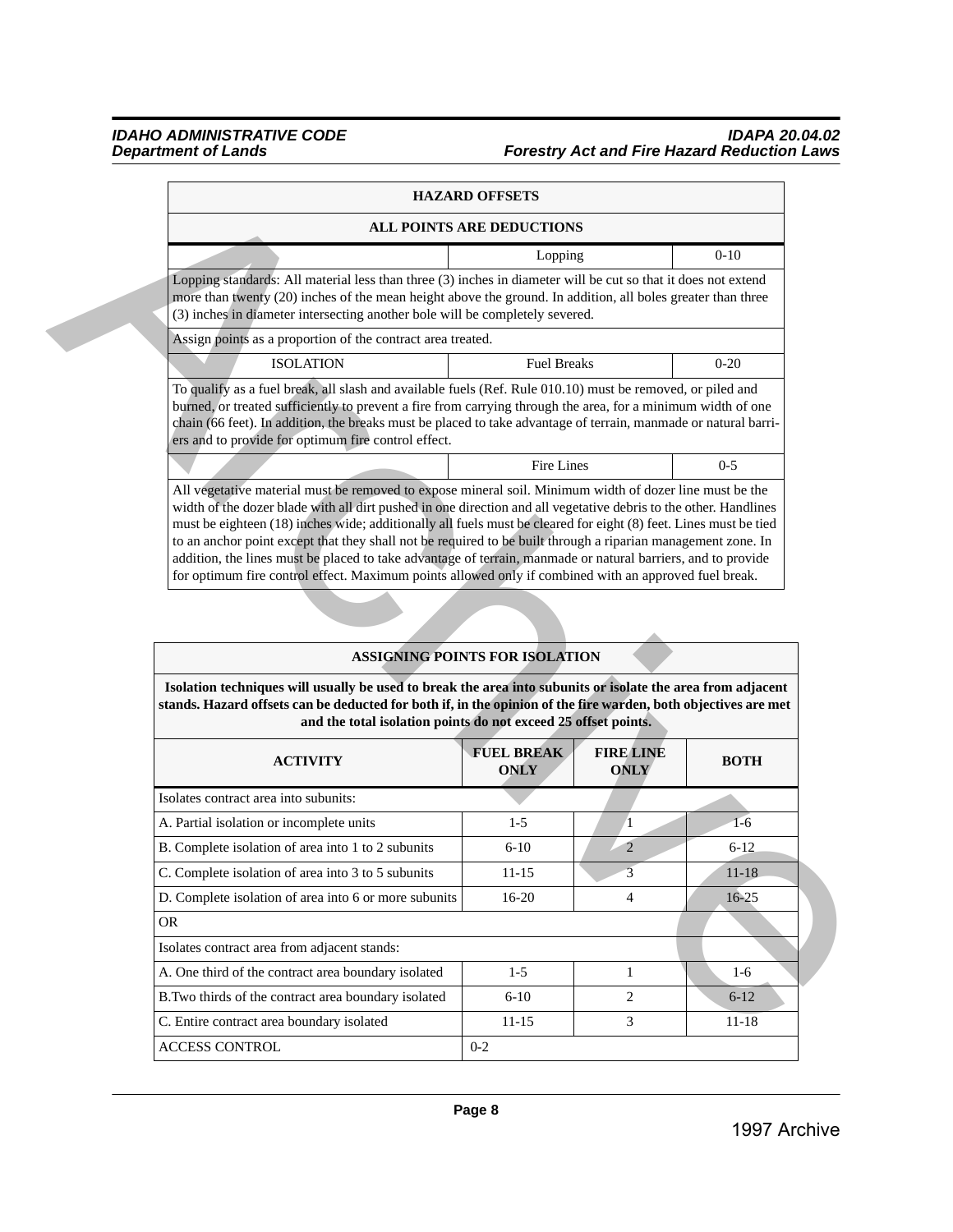# *IDAHO ADMINISTRATIVE CODE IDAPA 20.04.02 Forestry Act and Fire Hazard Reduction Laws*

|             |                                                                                                                                                                                                                                                                                                                                                                                                                                                                                                                                                                                                                                                                                                                                                                                                                                                      | ASSIGNING POINTS FOR ISOLATION   |                                 |                |
|-------------|------------------------------------------------------------------------------------------------------------------------------------------------------------------------------------------------------------------------------------------------------------------------------------------------------------------------------------------------------------------------------------------------------------------------------------------------------------------------------------------------------------------------------------------------------------------------------------------------------------------------------------------------------------------------------------------------------------------------------------------------------------------------------------------------------------------------------------------------------|----------------------------------|---------------------------------|----------------|
|             | Isolation techniques will usually be used to break the area into subunits or isolate the area from adjacent<br>stands. Hazard offsets can be deducted for both if, in the opinion of the fire warden, both objectives are met<br>and the total isolation points do not exceed 25 offset points.                                                                                                                                                                                                                                                                                                                                                                                                                                                                                                                                                      |                                  |                                 |                |
|             | <b>ACTIVITY</b>                                                                                                                                                                                                                                                                                                                                                                                                                                                                                                                                                                                                                                                                                                                                                                                                                                      | <b>FUEL BREAK</b><br><b>ONLY</b> | <b>FIRE LINE</b><br><b>ONLY</b> | <b>BOTH</b>    |
|             | Locked gate system controls access on all secondary roads with slash treated on main road                                                                                                                                                                                                                                                                                                                                                                                                                                                                                                                                                                                                                                                                                                                                                            |                                  |                                 | 1              |
|             | Locked gate system controls all road access into unit                                                                                                                                                                                                                                                                                                                                                                                                                                                                                                                                                                                                                                                                                                                                                                                                |                                  |                                 | $\overline{c}$ |
|             | <b>AVAILABILITY OF WATER</b>                                                                                                                                                                                                                                                                                                                                                                                                                                                                                                                                                                                                                                                                                                                                                                                                                         |                                  |                                 | $0 - 3$        |
|             | The water supply must provide water availability for engines within one road mile of operating area or within<br>three air miles for helicopter bucket use. The water supply must be sufficient to supply 10,000 gallons in an<br>operational period during the fire season.                                                                                                                                                                                                                                                                                                                                                                                                                                                                                                                                                                         |                                  |                                 |                |
|             | Water supply for engine only or helicopter only (capacity 10,000 gallons during fire season).                                                                                                                                                                                                                                                                                                                                                                                                                                                                                                                                                                                                                                                                                                                                                        |                                  |                                 | $\mathbf{1}$   |
|             | Water supply for engine and helicopter (capacity 10,000 gallons) or; for engine or helicopter<br>and which replenishes itself every operational period.                                                                                                                                                                                                                                                                                                                                                                                                                                                                                                                                                                                                                                                                                              |                                  |                                 | 2              |
|             | Water supply for engine and helicopter which replenishes itself every operational period.                                                                                                                                                                                                                                                                                                                                                                                                                                                                                                                                                                                                                                                                                                                                                            |                                  |                                 | 3              |
| <b>130.</b> | (RESERVED).<br>LIABILITY.                                                                                                                                                                                                                                                                                                                                                                                                                                                                                                                                                                                                                                                                                                                                                                                                                            |                                  |                                 |                |
|             | State Liability. With the exception of cases of negligence on the part of the landowner, operator or<br>01.                                                                                                                                                                                                                                                                                                                                                                                                                                                                                                                                                                                                                                                                                                                                          |                                  |                                 |                |
|             | their agents, liability for the cost of suppressing fires that originate on or pass through a slashing area shall remain<br>with the state if one of the following alternatives is executed by the contractor:                                                                                                                                                                                                                                                                                                                                                                                                                                                                                                                                                                                                                                       |                                  |                                 | $(3-1-88)$     |
|             | The contract area is covered by a Certificate of Compliance-Fire Hazard Management Agreement<br>a.<br>and all hazard money payments are current or a proper bond is in place.                                                                                                                                                                                                                                                                                                                                                                                                                                                                                                                                                                                                                                                                        |                                  |                                 | $(3-1-88)$     |
|             | The contractor treats the slash in accordance with the standards outlined in the Rule 120, Table II<br>b.<br>within the time period specified on the Agreement or approved extensions.                                                                                                                                                                                                                                                                                                                                                                                                                                                                                                                                                                                                                                                               |                                  |                                 | $(3-1-88)$     |
|             | The landowner or operator elects to enter into a contract with the state for management of the slash<br>and liability of fire suppression costs in accordance with Section 38-404, Idaho Code.                                                                                                                                                                                                                                                                                                                                                                                                                                                                                                                                                                                                                                                       |                                  |                                 | $(3-1-88)$     |
|             | 02.<br>Contractor Liability. Should the contractor choose not to treat the slash or not enter into a contract<br>with the state in accordance with Subsection 130.01, the contractor shall, in addition to forfeiting any applicable<br>bond, be liable for fire suppression costs for all fires that originate on or pass through the contractor's slashing area.<br>The contractor shall retain the full liability for five (5) years from the time the Agreement or any extension thereof<br>expires, unless a clearance has been issued.                                                                                                                                                                                                                                                                                                         |                                  |                                 | $(3-1-88)$     |
|             | 03.<br>Failure to Treat. Any contractor who fails to treat the fire hazard as outlined in Rule 130.02 above<br>shall be liable for the actual costs of suppressing any wildfire which may occur on or pass through the area covered<br>by the Agreement for an amount up to two hundred fifty thousand dollars (\$250,000). If the same wildfire occurs on<br>or passes through several areas covered by separate agreements or if several Agreements cover the same area, the<br>contractor shall be liable for the actual cost of suppression up to one million dollars (\$1,000,000). If a wildfire occurs<br>on or passes through an area covered by separate Agreements with different contractors, the actual cost of<br>suppression up to one million dollars (\$1,000,000) will be shared by the contractors prorated on acreage included in |                                  |                                 |                |

#### (7-1-97)

# <span id="page-8-0"></span>**121. -- 129. (RESERVED).**

# <span id="page-8-1"></span>**130. LIABILITY.**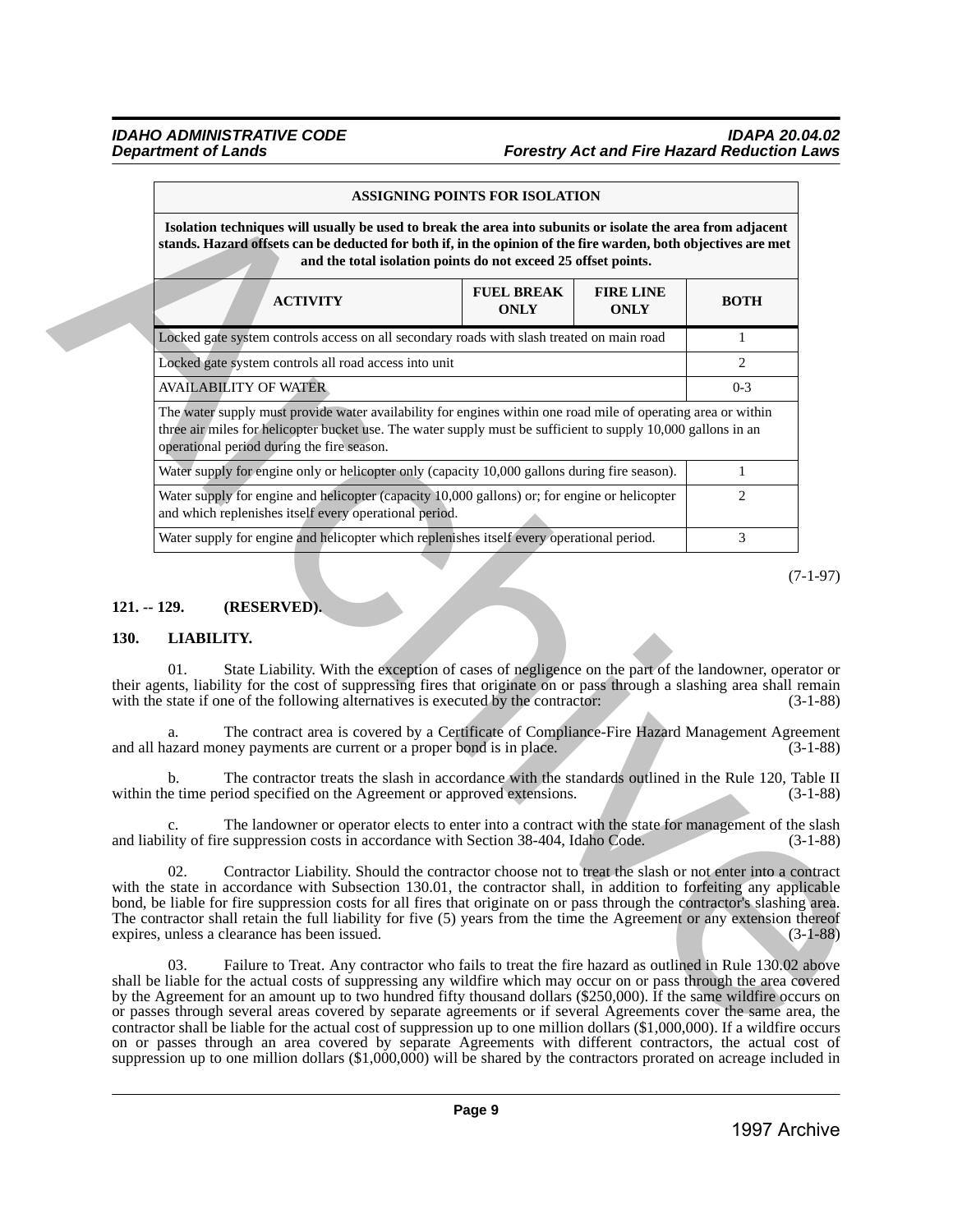their Agreements. (3-1-88)

04. Fees. Upon payment of the fees set forth in Table III, the state will assume liability for the cost of suppressing fires that originate on or pass through the contract area.

# **TABLE III**

# **ADDITIONAL FEE TO TRANSFER LIABILITY BY HAZARD POINTS**

| <b>POINTS</b> | <b>RATE</b> |
|---------------|-------------|
| $6-10$        | \$1.00/MBF  |
| $11 - 20$     | \$2.00/MBF  |
| $21 - 30$     | \$3.00/MBF  |
| >30           | \$4.00/MBF  |

Additional fee rates for measurement other than board foot measurement are available upon request from artment of Lands office. (3-1-88) any Department of Lands office.

05. Additional Fee. If the contractor is unable to reduce the hazard points on a contract area to the standards required for a clearance, but has completed some hazard reduction work, that contractor can discharge the remainder of his hazard obligation by returning a portion of his bond to the district and paying an additional fee to transfer liability. Use the following formula: [One minus (the acceptable hazard point or five, divided by the residual, or untreated hazard points)] multiply that ratio times the slash rate. This dollar amount should be multiplied by the total volume removed from the contract area. Add to that the additional fee to transfer liability (for the untreated hazard points, from Table III) times the total volume. When this amount is paid to the state the contract area can be cleared. Which can also be expressed as:

 $(1-(5/U))^* B^* V + (A^*V)$  = Formula to transfer liability for a partially completed job.

Where:

 $U =$  Untreated or residual hazard points

- $B =$ Bond rate (usually \$4.00 MBF) Ref. Rule 050, Table I
- A = Additional fee to transfer liability, Table III
- $V = Total$  volume removed from the contract areas

# <span id="page-9-0"></span>**131. -- 139. (RESERVED).**

# <span id="page-9-1"></span>**140. CERTIFICATE OF CLEARANCE.**

The Certificate of Clearance is the instrument which shall be used to certify that hazard reduction has been accomplished, a contract entered into with the Director to ensure hazard management, or an additional fee has been paid. Anyone who has been issued an Agreement for the cutting of any forest product or potential forest product and who has met standards outlined in Rule 120, or has made payment for hazard reduction under a contract with the Director as provided in Section 38-404, Idaho Code, or has paid an additional fee in accordance with Section 38-122, Idaho Code, shall apply in writing to the Director for a Certificate of Clearance. Within thirty (30) days after receipt of such written request for a Certificate of Clearance, the Director shall cause the area covered by the request to be inspected. If it is found that the fire hazard has been properly disposed of, the Director shall issue a Certificate of Clearance. The Certificate of Clearance shall be substantially the same form as Department of Lands Form No. 760 - "Certificate of Clearance". (3-1-88) their Appendix Total (See Alpon propose of the fact is et fortuna Table III, it is since will assume interest the control of the super-<br>
suppression for the originality on o pass finally that **FIME THE CONDUCT TO THE COND** 

(3-1-88)